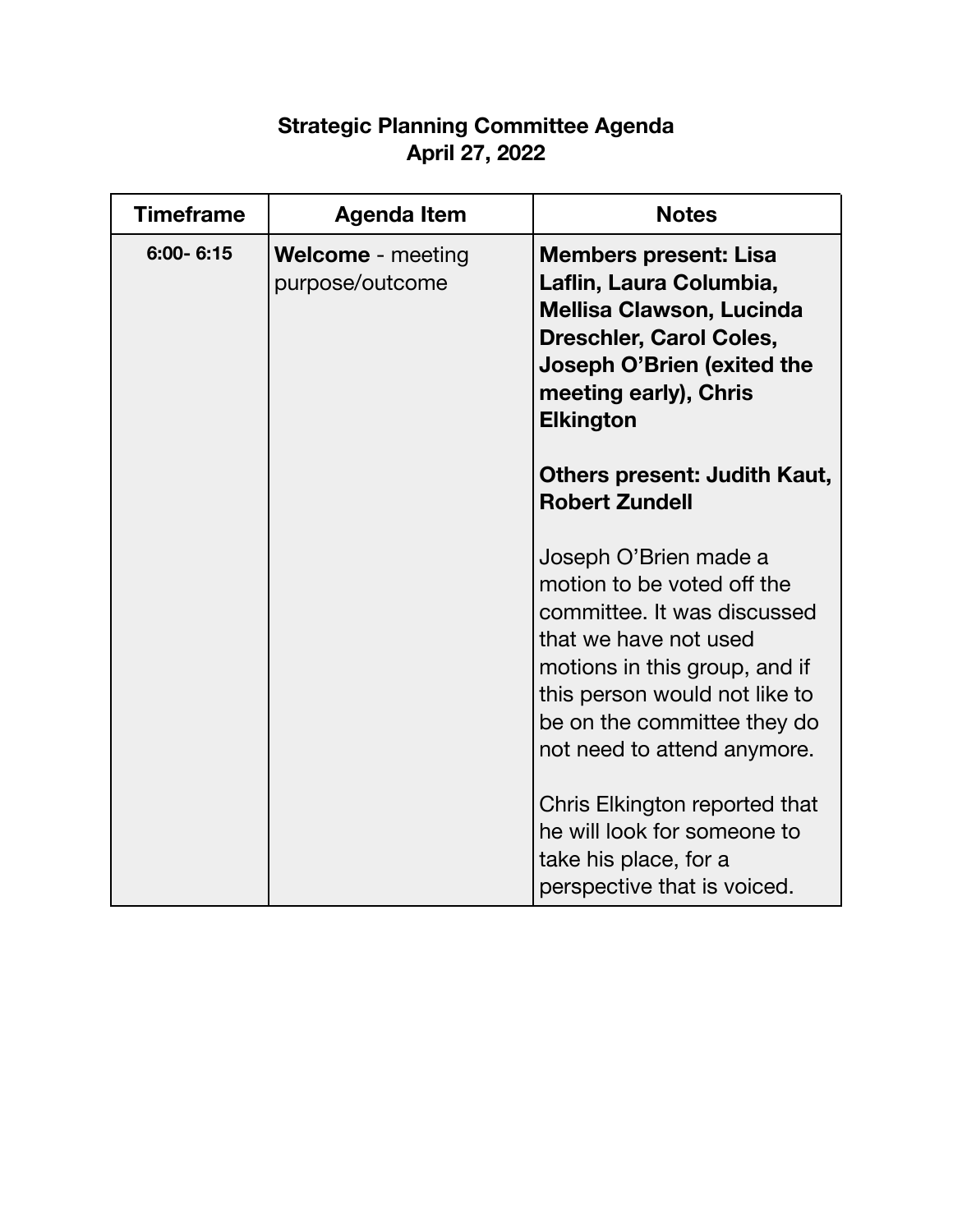| 6:15-7:30 | 1. Examine our current<br>reality vs the vision to<br>identify<br>what we need to do to<br>achieve this visioncont'd<br>A. Review chart data<br>from April 7 mtg for clarity<br>-What<br>practices/structures do<br>we want to:<br>>Keep<br>$\geq$ Change<br>>Delete<br>>Create<br>B. Cluster and prioritize<br>the <b>most important</b><br><u>work</u><br>-Identify the leverage<br>points in the system that<br>if<br>shifted/supported will<br>bring about the maximum<br>overall performance<br>of the school system<br>(Aligned to the three<br>parts of the vision)<br>>Community<br>$>$ Culture<br>>Curriculum | The Committee reviewed the<br>data that was started the last<br>meeting regarding Curriculum<br>(Instruction and Content).<br>Mary Jane, the facilitator,<br>reviewed and asked questions<br>to clarify each of the post it<br>notes and themes that were<br>listed. |
|-----------|------------------------------------------------------------------------------------------------------------------------------------------------------------------------------------------------------------------------------------------------------------------------------------------------------------------------------------------------------------------------------------------------------------------------------------------------------------------------------------------------------------------------------------------------------------------------------------------------------------------------|----------------------------------------------------------------------------------------------------------------------------------------------------------------------------------------------------------------------------------------------------------------------|
| 7:30-7:50 | 2. Make decisions about<br>gathering input on the<br><b>major goals</b> in the<br>strategic plan from<br>othersanything big                                                                                                                                                                                                                                                                                                                                                                                                                                                                                            | The committee was divided<br>into groups and reviewed<br>each of the different sections.<br>From the data, committee<br>members summarized the                                                                                                                       |